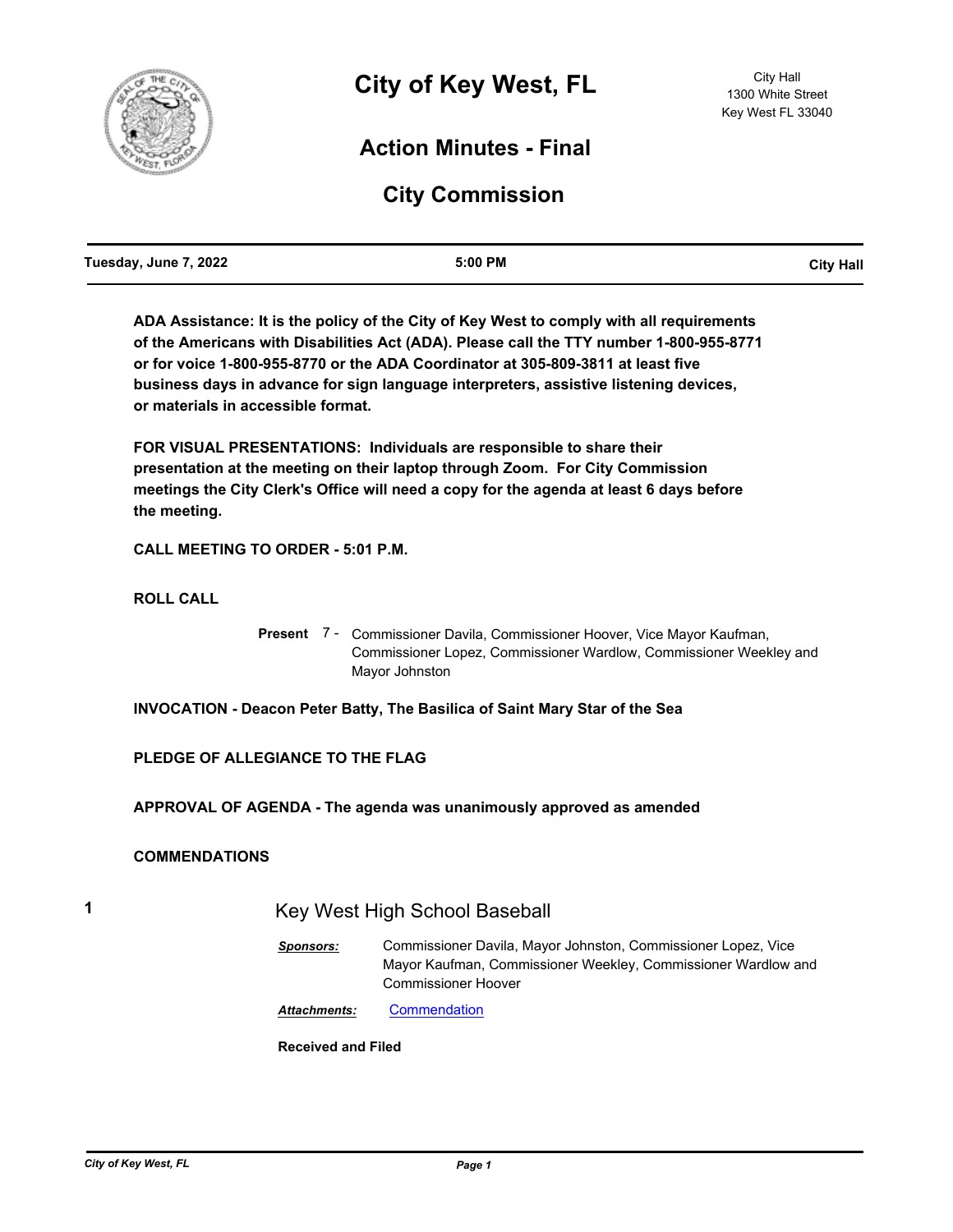| $\mathbf{2}$ |                      | Key West High School Softball                 |                                                                                                                                                              |
|--------------|----------------------|-----------------------------------------------|--------------------------------------------------------------------------------------------------------------------------------------------------------------|
|              |                      | <b>Sponsors:</b>                              | Commissioner Davila, Mayor Johnston, Commissioner Hoover, Vice<br>Mayor Kaufman, Commissioner Lopez, Commissioner Wardlow and<br><b>Commissioner Weekley</b> |
|              |                      | Attachments:                                  | Commendation                                                                                                                                                 |
|              |                      | <b>Received and Filed</b>                     |                                                                                                                                                              |
| 3            |                      | Families of Harrison Esquinaldo & Max Scanlon |                                                                                                                                                              |
|              |                      | Sponsors:                                     | <b>Commissioner Davila</b>                                                                                                                                   |
|              |                      | Attachments:                                  | Commendation                                                                                                                                                 |
|              |                      | <b>Received and Filed</b>                     |                                                                                                                                                              |
|              | <b>PROCLAMATIONS</b> |                                               |                                                                                                                                                              |
| 4            |                      |                                               | Juneteenth Independence Day                                                                                                                                  |

*Sponsors:* Mayor Johnston

**Attachments: [Proclamation](http://KeyWest.legistar.com/gateway.aspx?M=F&ID=ee7d9b9c-bf72-463d-bced-d45ec2a458e3.pdf)** 

**Received and Filed**

### **PRESENTATIONS**

**5** Florida Keys National Marine Sanctuary - Sarah Fangman

*Sponsors:* Mayor Johnston

**Postponed**

 **City Attorney's Report**

 **City Manager's Report**

- **Jacek Witczak Employee of the 1st Quarter**
- **-Housing Authority Update Randy Sterling**
- **-Retirement Doug Bradshaw**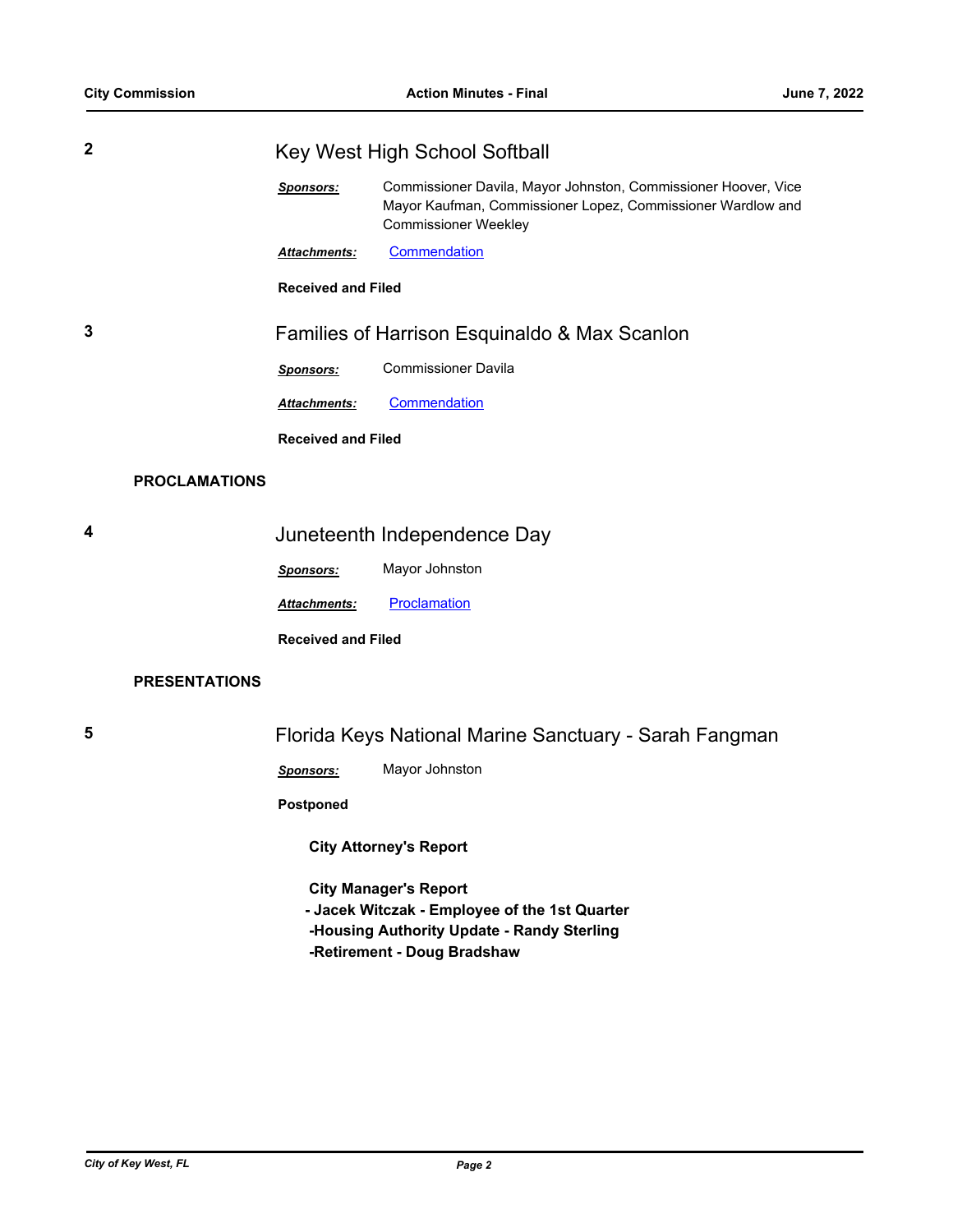#### **CONSENT AGENDA\***

**\*Item is considered to be routine and enacted by one motion with no separate discussion, unless requested by a Commission Member or citizen, in which event the item will be removed from the order and considered in its normal sequence on the agenda. The City of Key West may take action on any matter during this meeting, including items that are not set forth within this agenda.**

#### **MINUTES**

|   | i.            |
|---|---------------|
|   | ۰.            |
| × | ł<br>۰.<br>۰. |

**6** \*May 18, 2022

*Attachments:* [Minutes](http://KeyWest.legistar.com/gateway.aspx?M=F&ID=2f94d5e8-4f0b-477f-b2d1-33fb178800b7.pdf)

**Passed**

## **RESOLUTIONS**

**7** \*Authorizing the Key West Mermaid Festival, Inc. to conduct a Mermaid Event on Saturday & Sunday, July 2 & 3, 2022 from 10:00 A.M. to 5:00 P.M. at the Key West Truman Waterfront green field next to the Splash Pad; Authorizing a street closure on Ann Street between Caroline Street and Greene Street on Sunday, July 3, 2022 from 8:00 P.M. to 11:00 P.M. in front of Shots & Giggles for spill over; Pursuant to terms and conditions set forth by the City Manager.

*Sponsors:* City Manager McLauchlin

**[Resolution](http://KeyWest.legistar.com/gateway.aspx?M=F&ID=bad53263-fc35-450e-b2ab-c797e43fde79.pdf)** 

*Attachments:*

**[Executive Summary](http://KeyWest.legistar.com/gateway.aspx?M=F&ID=8130e3c2-a67f-4fcf-8fef-1d4ade76e95b.pdf) [Application](http://KeyWest.legistar.com/gateway.aspx?M=F&ID=ac71b834-4f90-4ff5-9031-c19a2b4e5a24.pdf)** 

**Passed**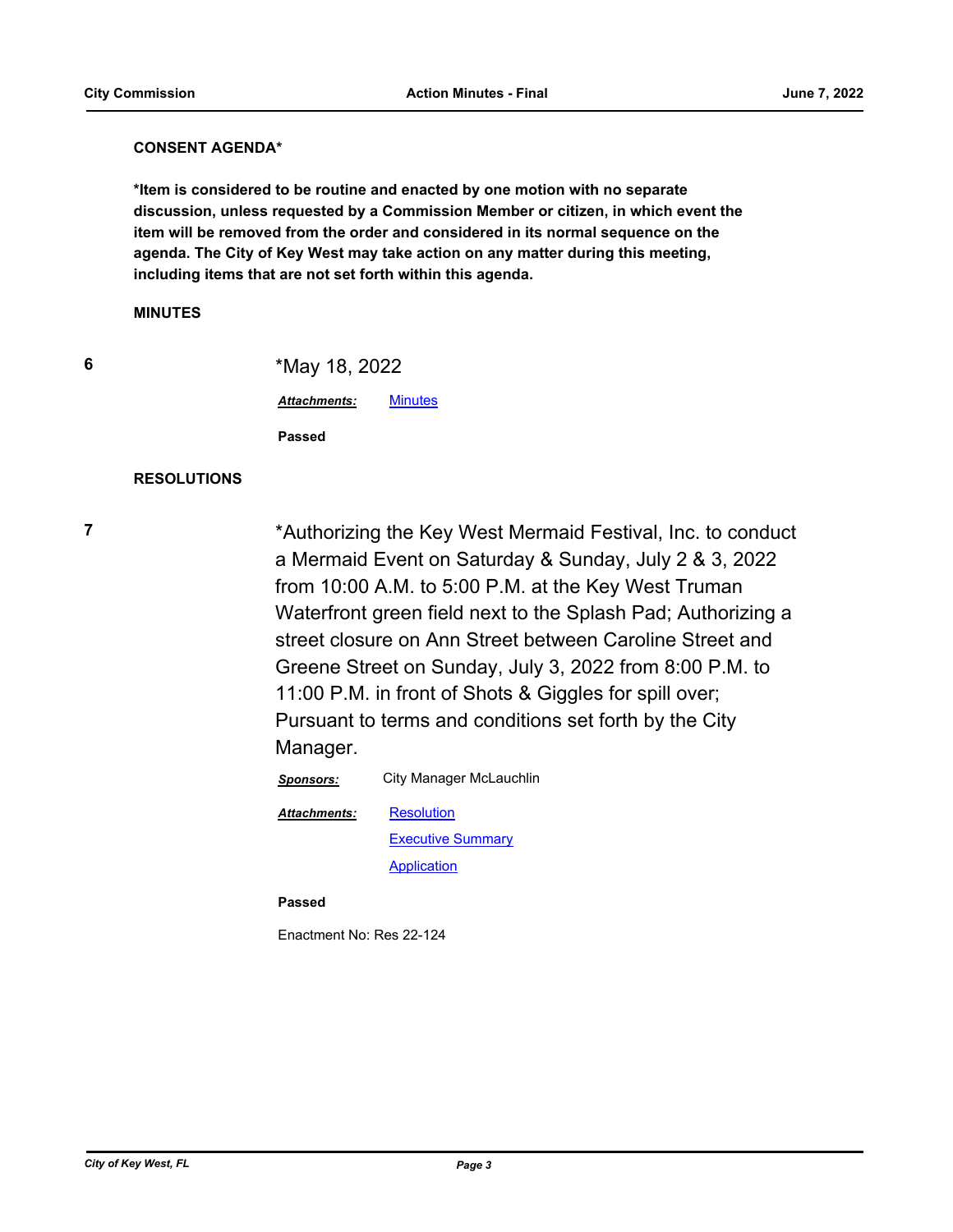**8** \*Authorizing Key West Promotions, Inc. to conduct a Seafood Lobster Festival on Saturday, August 13, 2022 from Noon to 11:00 P.M. (Street Closure from 10:00 A.M. to Midnight ( Set up & tear down); Pursuant to terms and conditions set forth by the City Manager; Authorizing the closure of the 100, 200, 300, 400 and 500 blocks of Duval Street between Front and Southard Streets including the Greene Street intersection and Telegraph Lane and Charles Street from 10:00 A.M. to Midnight; Granting a Special Event Permit pursuant to Section 6-86 of the Code of Ordinances for music through the event; Authorizing the sale and consumption of alcoholic beverages within the enclosed area.

| City Manager McLauchlin  |
|--------------------------|
| Resolution               |
| <b>Executive Summary</b> |
| Application              |
|                          |

**Passed**

Enactment No: Res 22-125

**9 12.13 \***Reappointing Richard Haskins to the Citizens Review Board (CRB).

| Sponsors:           | City Manager McLauchlin |
|---------------------|-------------------------|
| <b>Attachments:</b> | <b>Resolution</b>       |
|                     | <b>Resume</b>           |

**Passed**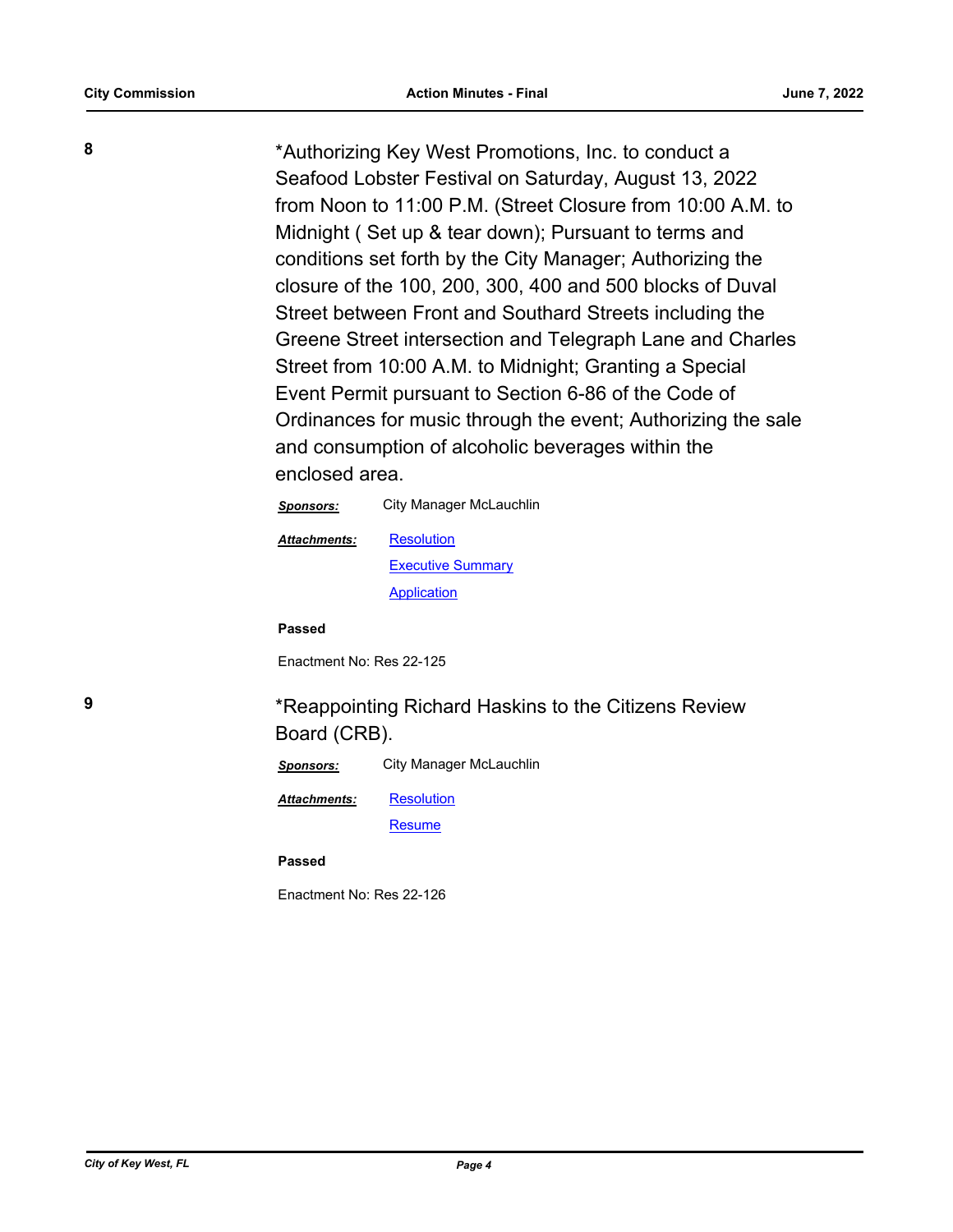**10** \*Rejecting all proposals received in response to Request for Qualifications (RFQ) #22-003, for Trenchless Installation of Utilities Across Fleming Channel pursuant to Section 2-834(4) of the Code of Ordinances; Directing staff to readvertise for public bid a new RFQ for Trenchless Installation of Utilities Across Fleming Channel.

| Sponsors:           | City Manager McLauchlin  |
|---------------------|--------------------------|
| <b>Attachments:</b> | <b>Resolution</b>        |
|                     | <b>Executive Summary</b> |
|                     | <b>Bid Memo</b>          |
|                     | Jacobs proposal          |
|                     | Campos EPC proposal      |

#### **Passed**

Enactment No: Res 22-127

**11** \*Approving the attached "Memorandum of Understanding between Monroe County School District (MCSD) and the City of Key West" to enable the MCSD Fire Academy at Key West High School and the Key West Fire Department to provide fire fighting training to students during the 2022-2023 school year; Approving any necessary budget adjustments; Authorizing the City Manager to execute necessary documents upon consent of the City Attorney.

*Sponsors:* City Manager McLauchlin

**[Resolution](http://KeyWest.legistar.com/gateway.aspx?M=F&ID=e9b90329-6581-4923-ba0f-d8194d22ab19.pdf)** *Attachments:*

> [Executive Summary](http://KeyWest.legistar.com/gateway.aspx?M=F&ID=36f326d1-6b06-4f40-ad68-d3b7999f9e3c.pdf) [Memorandum of Understanding](http://KeyWest.legistar.com/gateway.aspx?M=F&ID=25d272e8-c9fd-40c0-afb9-28d8fc9ba760.pdf) [Certificate \(MCSD\)](http://KeyWest.legistar.com/gateway.aspx?M=F&ID=a74c4ce6-5712-4832-b50a-ec73f78f41b8.pdf)

#### **Passed**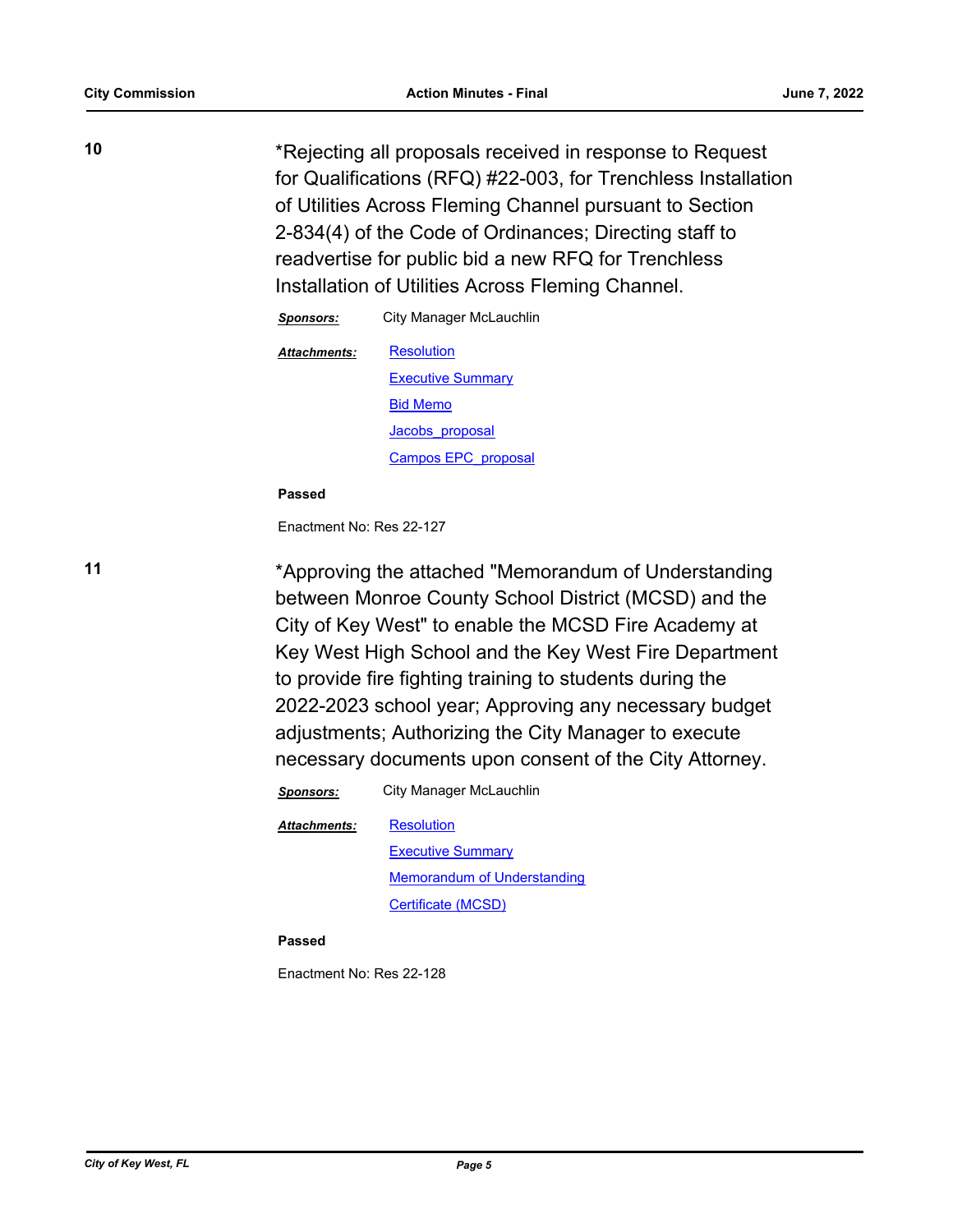**12** \*Approving the attached three-year (2022-2024) "Agreement" with Key West Tourist Development Association, Inc. for certain Fantasy Fest events and activities in the City of Key West; Authorizing the City Manager to execute the Agreement upon consent of the City Attorney.

*Sponsors:* City Manager McLauchlin

**[Resolution](http://KeyWest.legistar.com/gateway.aspx?M=F&ID=8744d75c-61ba-48ad-9989-b674d63206bb.docx)** [Proposed Agreement](http://KeyWest.legistar.com/gateway.aspx?M=F&ID=2ce4023f-86be-4087-bb34-08c38c2e76c7.pdf) [Res 16-128](http://KeyWest.legistar.com/gateway.aspx?M=F&ID=596f5e58-ff17-4a77-a524-27c057c8b59d.pdf) *Attachments:*

**Postponed to June 21, 2022**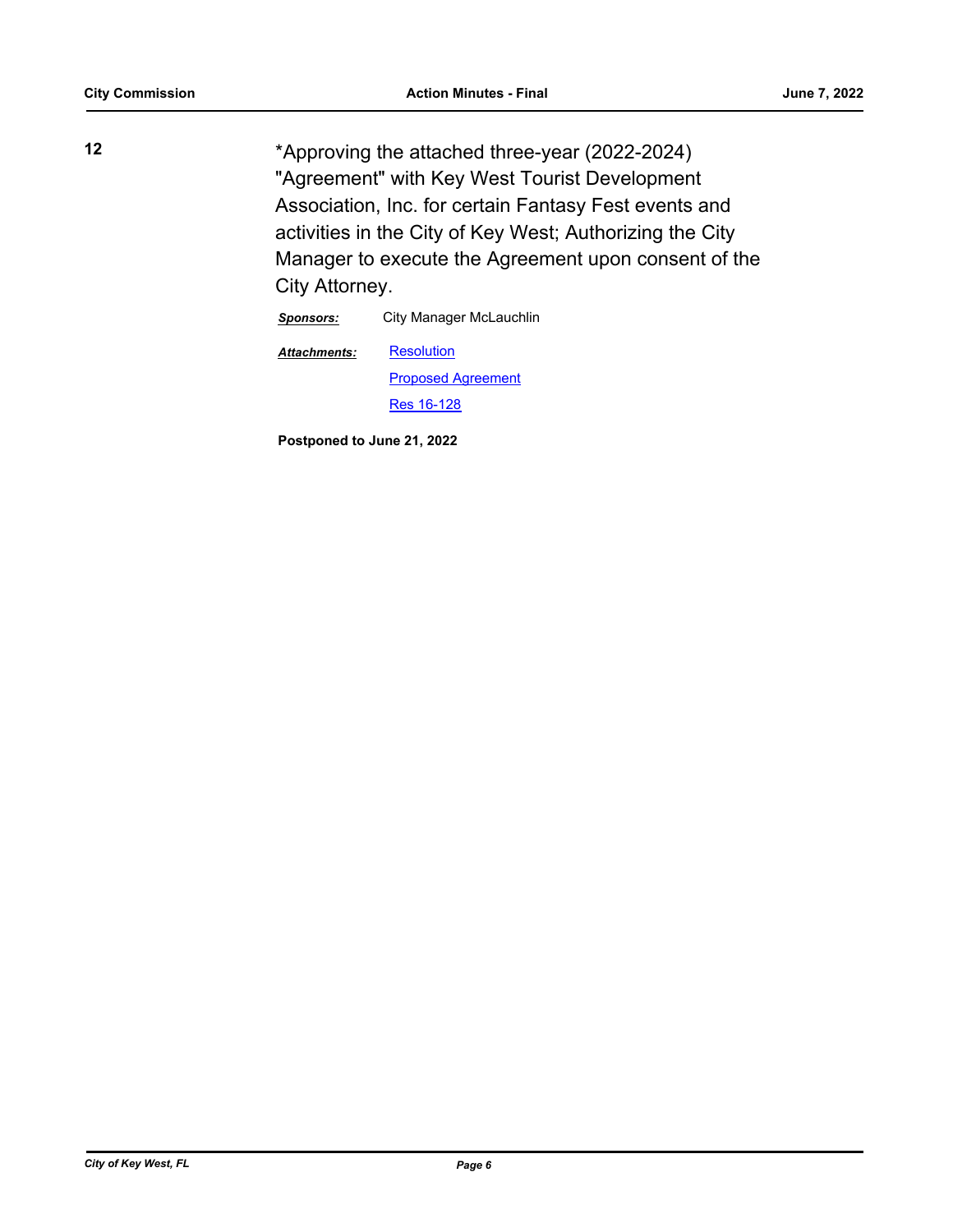**13 \*Amendment to a Development Agreement - 541 White Street (RE# 00006730-000200) -** Granting approval to amend a Development Agreement for property located at 541 White Street (RE#00006730-000200) to construct 48 affordable workforce housing units located in the Historic Special Medium Density Residential (HSMDR) Zoning District, pursuant to sections 90-689 and 122-611 of the Land Development Regulations of the Code of Ordinances of the City of Key West, Florida.

*Sponsors:* City Manager McLauchlin

**[Resolution](http://KeyWest.legistar.com/gateway.aspx?M=F&ID=59625488-27b4-44be-9f7d-0ceaa5913860.pdf) [Executive Summary](http://KeyWest.legistar.com/gateway.aspx?M=F&ID=30136eb6-18d9-46de-b2b6-2ba9881903d9.pdf)** [Monroe County Land Authority Compliance Memo](http://KeyWest.legistar.com/gateway.aspx?M=F&ID=88a65be1-1f62-4fc9-b571-cfc1a34764a4.pdf) [Proposed Amended Development Agreement](http://KeyWest.legistar.com/gateway.aspx?M=F&ID=94d3334c-0c5c-4a0b-bcf5-994d69e248b3.pdf) [Redlined Development Agreement](http://KeyWest.legistar.com/gateway.aspx?M=F&ID=96627355-bfd9-4078-b362-bbf7931b1f29.pdf) [Work Force Housing Monitoring Report 2021](http://KeyWest.legistar.com/gateway.aspx?M=F&ID=3b3d4851-8ae7-4745-952d-38bb85005818.pdf) [Affordable Rental Housing Restrictions - 7.18.16](http://KeyWest.legistar.com/gateway.aspx?M=F&ID=ecf3e714-4176-46db-bf65-e80b17291e57.pdf) [Public Comment - Haskell](http://KeyWest.legistar.com/gateway.aspx?M=F&ID=f1854e2c-c608-464b-940d-34d05fa6366b.pdf) [PB RES 2022-18 541 White St Dev Agree Amendment](http://KeyWest.legistar.com/gateway.aspx?M=F&ID=5a867966-25f9-412d-aa97-ba72ac7bd240.pdf) [Staff Report](http://KeyWest.legistar.com/gateway.aspx?M=F&ID=01567f66-0407-44d3-ae5a-57ad65a29958.pdf) [Noticing Package - April](http://KeyWest.legistar.com/gateway.aspx?M=F&ID=c8e5930f-fbc6-444f-aad0-b9434adb030e.pdf) **[February Planning Board Staff Report](http://KeyWest.legistar.com/gateway.aspx?M=F&ID=0b15ec1d-a048-4f92-862c-ff6fc1288481.pdf)** [\\*Large File\\* Planning Board Package](http://KeyWest.legistar.com/gateway.aspx?M=F&ID=67cb8a5c-76e3-42a1-98bf-ba69f63d5cf6.pdf) [\\*Large File\\* Plans - Revised 1.6.22](http://KeyWest.legistar.com/gateway.aspx?M=F&ID=c45cfc06-4bbf-47f8-ba0c-d58bb3f8e61d.pdf) [\\*Large File\\* Architectural Renderings](http://KeyWest.legistar.com/gateway.aspx?M=F&ID=c98c48a1-0a28-4554-9380-69d2a9e51f2f.pdf) **[Bender & Associates Architects Narrative](http://KeyWest.legistar.com/gateway.aspx?M=F&ID=1dc722a6-6c1c-40dd-a872-ce9a5975d94e.pdf) [Utilities Comments](http://KeyWest.legistar.com/gateway.aspx?M=F&ID=c3210f92-96dd-437b-aba1-913732cdd05d.pdf)** [Keys Energy Comments](http://KeyWest.legistar.com/gateway.aspx?M=F&ID=0967542d-5248-4189-84be-203088da19e3.pdf) [\\*Large File\\* DRC Planning Package](http://KeyWest.legistar.com/gateway.aspx?M=F&ID=f0d8f989-1f96-42a1-87a7-59c4ef6514bb.pdf) [Submitted Response to Corradino 11.30.21](http://KeyWest.legistar.com/gateway.aspx?M=F&ID=c14a91b8-c894-43a6-b244-c2b08239a088.pdf) [Height Reference Point Determination](http://KeyWest.legistar.com/gateway.aspx?M=F&ID=08c68ddf-5f01-439a-a8ea-05bbee5c1dc9.pdf) [Noticing Package - February](http://KeyWest.legistar.com/gateway.aspx?M=F&ID=e1c95328-84a7-49d0-900f-132ae10e2a34.pdf) [Request for Postponement](http://KeyWest.legistar.com/gateway.aspx?M=F&ID=024306fe-c4b5-43f7-8464-8388895846c6.pdf) *Attachments:*

**Postponed to a Special Meeting in July, 2022**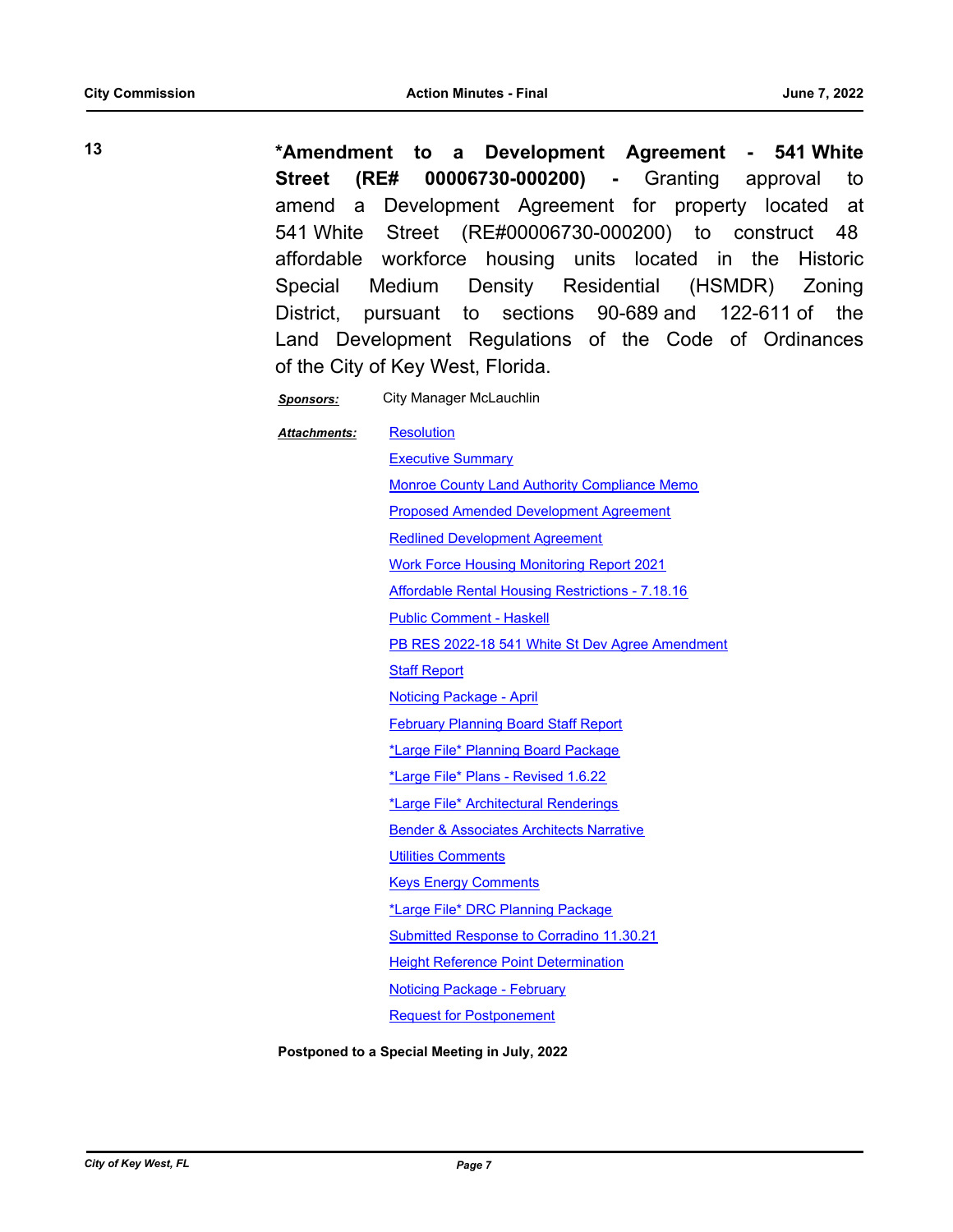**14 \*Major Development Plan and Landscape Waiver - 541 White Street (RE# 00006730-000200)** - Granting Major Modification of a Major Development Plan and Landscape Waiver approval for property located at 541 White Street (RE#00006730-000200) to construct 48 Affordable Workforce Housing units located in the Historic Special Medium Density Residential (HSMDR) Zoning District, pursuant to Sections108-91, and Subdivision III-Historic Special medium Density Residential District of the Land Development Regulations of the Code of Ordinances of the City of Key West, Florida.

| <b>Sponsors:</b>    | City Manager McLauchlin                                      |
|---------------------|--------------------------------------------------------------|
| <b>Attachments:</b> | <b>Resolution</b>                                            |
|                     | <b>Executive Summary</b>                                     |
|                     | <b>Monroe County Land Authority Compliance Memo</b>          |
|                     | <b>Work Force Housing Monitoring Report 2021</b>             |
|                     | <b>Affordable Rental Housing Restrictions - 7.18.16</b>      |
|                     | <b>Peary Court Cemetery Archeological Report</b>             |
|                     | <b>Public Comment - Haskell</b>                              |
|                     | <b>Bender &amp; Associates Architects Narrative</b>          |
|                     | <b>Proposed Amended &amp; Restated Dev Agreement</b>         |
|                     | <b>Redlined Development Agreement</b>                        |
|                     | PB Res 2022-009 541 White St. Major Mod. to Development Plan |
|                     | <b>Staff Report</b>                                          |
|                     | *Large File* Revised Planning Package                        |
|                     | *Large File* Plans - Revised 1.6.22                          |
|                     | *Large File* Revised Landscape Plans                         |
|                     | <u>*Large File* Architectural Renderings 12.7.21</u>         |
|                     | <b>DRC Utilities Comments</b>                                |
|                     | <b>Keys Energy Comments</b>                                  |
|                     | *Large File* DRC Planning Package                            |
|                     | <b>Traffic Analysis Response</b>                             |
|                     | <b>Submitted Response to Corradino 11.30.21</b>              |
|                     | <b>Noticing Package</b>                                      |
|                     | <b>Request for Postponement</b>                              |

**Postponed to a Special Meeting in July, 2022**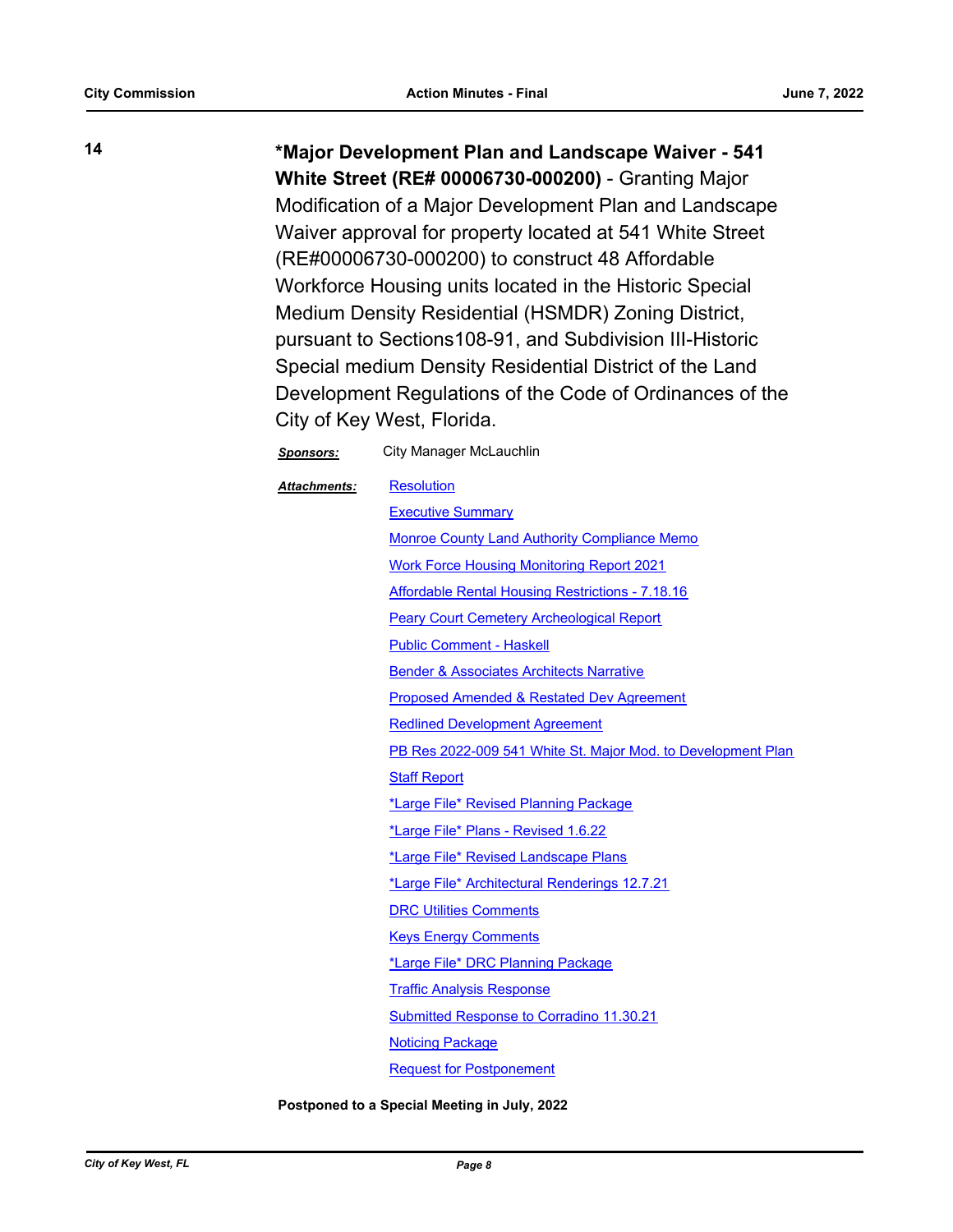Enactment No: PB Resolution 2022-08

#### **Approval of the Consent Agenda**

**A motion was made by Commissioner Weekley, seconded by Commissioner Lopez to Approve the Consent Agenda. The motion was carried unanimously.**

**15** Naming the Homeless Shelter at 5537 College Road (currently known as "KOTS") after "John Jones" the "John-Jones Homeless Shelter"; providing for an effective date.

*Sponsors:* Vice Mayor Kaufman

**[Resolution](http://KeyWest.legistar.com/gateway.aspx?M=F&ID=6374720c-4d6b-4b35-95bb-27489a884578.pdf)** *Attachments:*

[John Jones Obituary 2020](http://KeyWest.legistar.com/gateway.aspx?M=F&ID=58f2fe85-6f95-4768-8730-2f5e2fad8e1f.pdf)

**A motion was made by Commissioner Weekley, seconded by Commissioner Lopez, that the Resolution be Passed with the final shelter title having John Jones' name prominently displayed with the full name to be determined after gathering input but Cornerstone Organization and SHAL . The motion carried by the following vote:**

Yes: 7 - Commissioner Davila, Commissioner Hoover, Vice Mayor Kaufman, Commissioner Lopez, Commissioner Wardlow, Commissioner Weekley and Mayor Johnston

Enactment No: Res 22-129

**16** Demanding Urging the U.S. Congress and the Florida Legislature to enact common sense gun legislation including (1) mandatory background checks and training for every firearm purchase in the United States, (2) removing high-capacity magazines and assault-style weapons from our streets, and (3) making gun trafficking a federal crime; Authorizing the City Manager to provide this Resolution to certain state and federal legislators.

*Sponsors:* Commissioner Lopez and Commissioner Weekley

*Attachments:* [Resolution](http://KeyWest.legistar.com/gateway.aspx?M=F&ID=5433c8e4-fa35-4f4a-86bd-47176fe7766d.pdf)

**A motion was made by Commissioner Lopez, seconded by Commissioner Weekley, that the Resolution be Passed with an amendment to change the word "Urging" to "Demanding". The motion carried by the following vote:**

**No:** 1 - Commissioner Wardlow

Yes: 6 - Commissioner Davila, Commissioner Hoover, Vice Mayor Kaufman, Commissioner Lopez, Commissioner Weekley and Mayor Johnston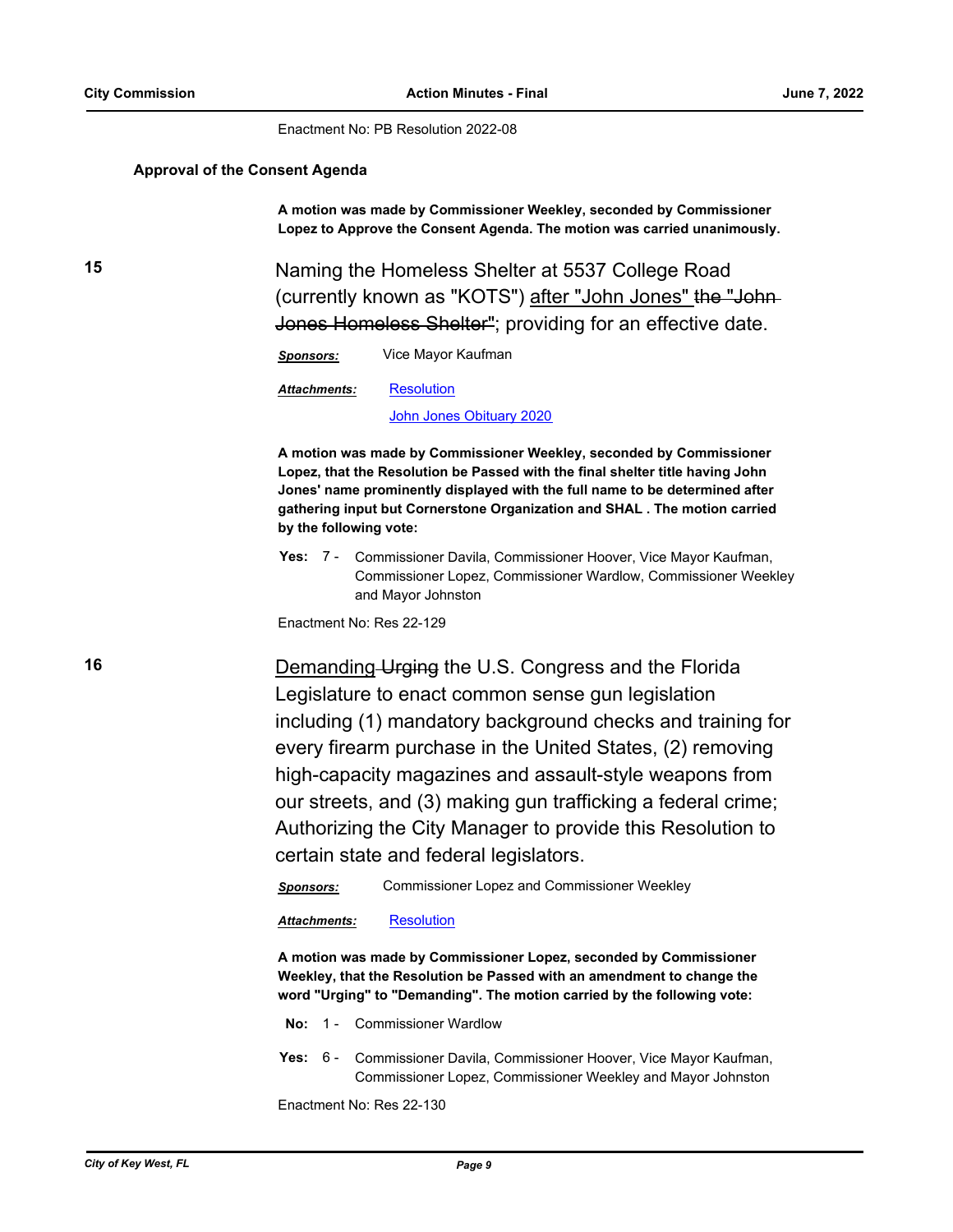**17** Authorizing the purchase of two (2) Ford F-150s at a total amount not to exceed \$94,668.88 from Bartow Ford, through piggybacking on the Charlotte County Purchasing Contract No. 2021000541, pursuant to Section 2-797(3)(a) (b)(c) of the Code of Ordinances for use by the Key West Fire Department; Authorizing any necessary budget transfers or adjustments; Authorizing the City Manager or designee to execute necessary documents upon consent of the City Attorney.

*Sponsors:* City Manager McLauchlin

**[Resolution](http://KeyWest.legistar.com/gateway.aspx?M=F&ID=7b290c38-4a54-4ab6-bafb-61431a76c6de.pdf)** *Attachments:*

**[Executive Summary](http://KeyWest.legistar.com/gateway.aspx?M=F&ID=de4a3811-356b-4367-9c87-59b58ad2b898.pdf)** [Bartow Ford Quote](http://KeyWest.legistar.com/gateway.aspx?M=F&ID=aca73cea-fcbf-4364-bfa0-85ee39f5db9a.pdf) **[Charlotte County ITB Bartow Bid](http://KeyWest.legistar.com/gateway.aspx?M=F&ID=8d377c71-fd1c-4c0f-ad44-8a0b090918c1.pdf)** [Charlotte County Notice of Acceptance](http://KeyWest.legistar.com/gateway.aspx?M=F&ID=5c418cca-c5e2-4d5d-80f8-7e64bd904c64.pdf) [Charlotte County Piggyback Authorization](http://KeyWest.legistar.com/gateway.aspx?M=F&ID=1a7e6fba-19a0-40f2-b115-e917f61d287e.pdf) **[Email from Bartow](http://KeyWest.legistar.com/gateway.aspx?M=F&ID=bedca938-f273-44d3-ab2c-96411c18df67.pdf)** 

**A motion was made by Commissioner Weekley, seconded by Commissioner Lopez, that the Resolution be Passed. The motion carried by the following vote:**

Yes: 7 - Commissioner Davila, Commissioner Hoover, Vice Mayor Kaufman, Commissioner Lopez, Commissioner Wardlow, Commissioner Weekley and Mayor Johnston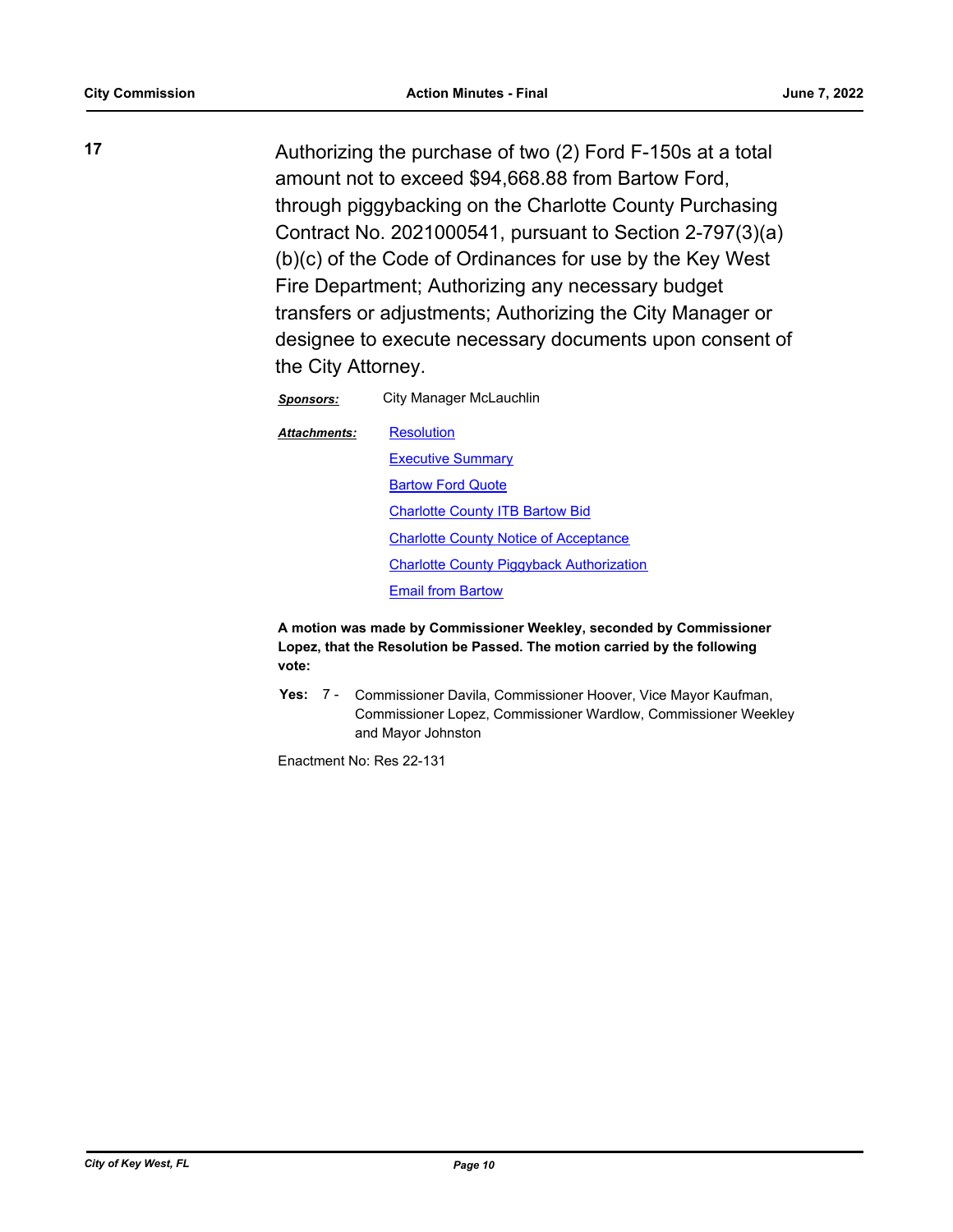**18 Quasi-Judicial Hearing: Easement - 0 Go Lane (RE# 00072010-000000) -** Approving an Easement Agreement for proposed encroachments totaling 165.0 square feet, more or less, to construct one (1) boat lift onto city owned Sunrise Canal abutting property located within the Single-Family (SF) Zoning District, Pursuant to Section 2-938(b)(3) of the Land Development Regulations of the Code of Ordinances of the City of Key West, Florida; Providing fees and conditions.

*Sponsors:* City Manager McLauchlin

**[Resolution](http://KeyWest.legistar.com/gateway.aspx?M=F&ID=945d4372-b3a4-4a0d-bcfa-56a152bcf1f1.pdf) [Executive Summary](http://KeyWest.legistar.com/gateway.aspx?M=F&ID=c40d2e30-ada6-401f-bf8e-08b01ea4bcb6.pdf)** [Easement Agreement](http://KeyWest.legistar.com/gateway.aspx?M=F&ID=c6b7ff6e-e862-4324-aef9-7ee53aa31e7c.pdf) [Planning Package](http://KeyWest.legistar.com/gateway.aspx?M=F&ID=aaf316aa-d33a-4ecd-8cf4-2602798e26d5.pdf) [Keys Energy Comments](http://KeyWest.legistar.com/gateway.aspx?M=F&ID=4339757a-7819-485c-8602-9857aec79816.pdf) *Attachments:*

**A motion was made by Commissioner Weekley, seconded by Commissioner Wardlow, that the Resolution be Passed. The motion passed by unanimous vote.**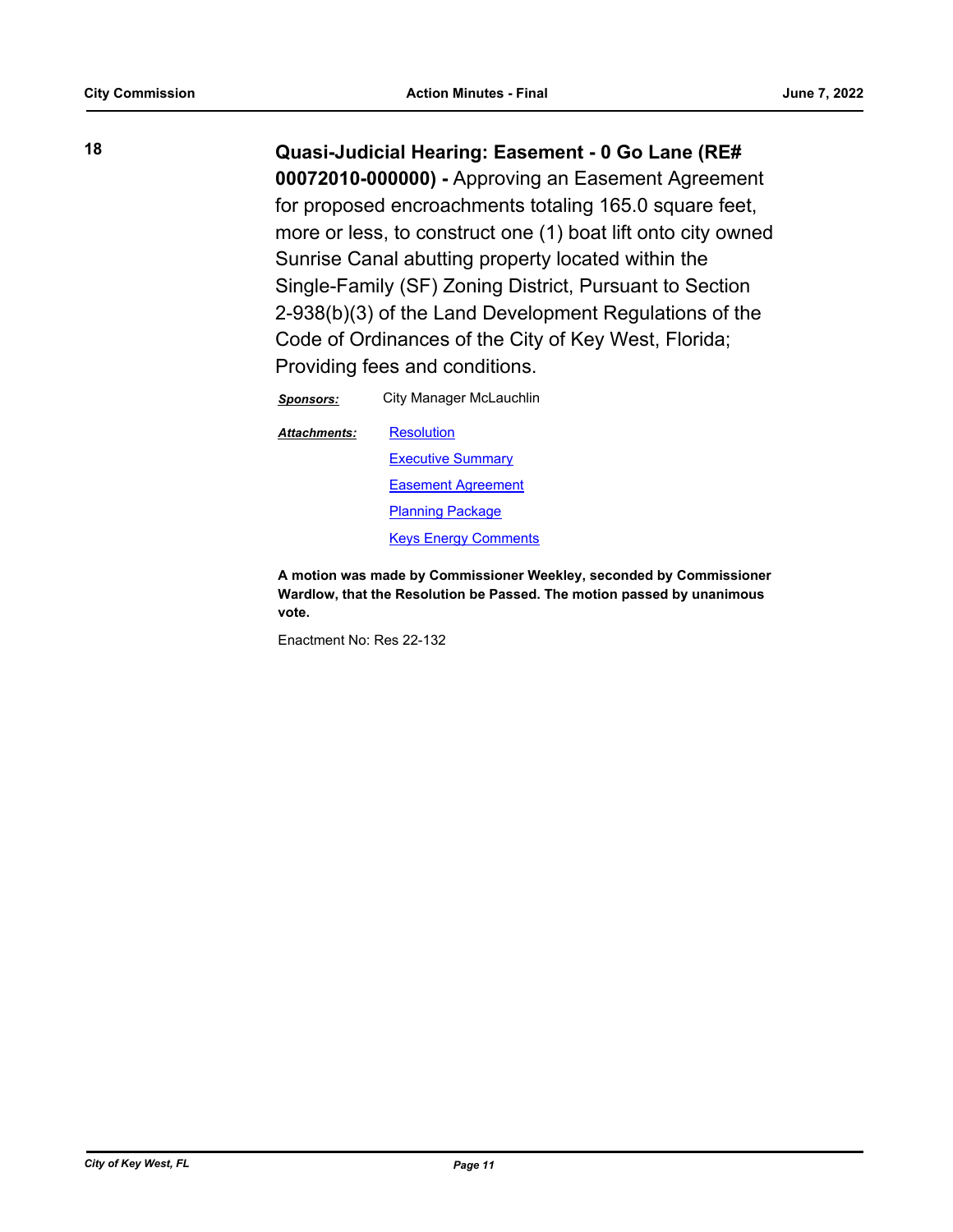**19 Quasi-Judicial Hearing: Easement - 2 Go Lane (RE#** 

**00072000-000000)** - Approving an Easement Agreement for proposed encroachments totaling 165.0 square feet, more or less, to construct one (1) boat lift onto city owned Sunrise Canal abutting property located within the Single-Family (SF) Zoning District, pursuant to Section 2-938(b)(3) of the Land Development Regulations of the Code of Ordinances of the City of Key West, Florida; Providing fees and conditions.

*Sponsors:* City Manager McLauchlin

**[Resolution](http://KeyWest.legistar.com/gateway.aspx?M=F&ID=d2c7fcda-8753-422c-a531-763cdf186272.pdf)** *Attachments:*

> **[Executive Summary](http://KeyWest.legistar.com/gateway.aspx?M=F&ID=00297cb4-34f0-4c9a-9597-f341d09bf313.pdf)** [Easement Agreement](http://KeyWest.legistar.com/gateway.aspx?M=F&ID=79e73a0e-5e9e-479e-948d-4679a7d5a348.pdf) [Planning Package](http://KeyWest.legistar.com/gateway.aspx?M=F&ID=a4c5240b-9e32-4f15-9692-a42fe25ea85b.pdf) [Keys Energy Comments](http://KeyWest.legistar.com/gateway.aspx?M=F&ID=c4539ec2-074a-46a9-8bbf-d960cd5c328f.pdf)

**A motion was made by Commissioner Lopez, seconded by Commissioner Weekley, that the Resolution be Passed. The motion passed by unanimous vote.**